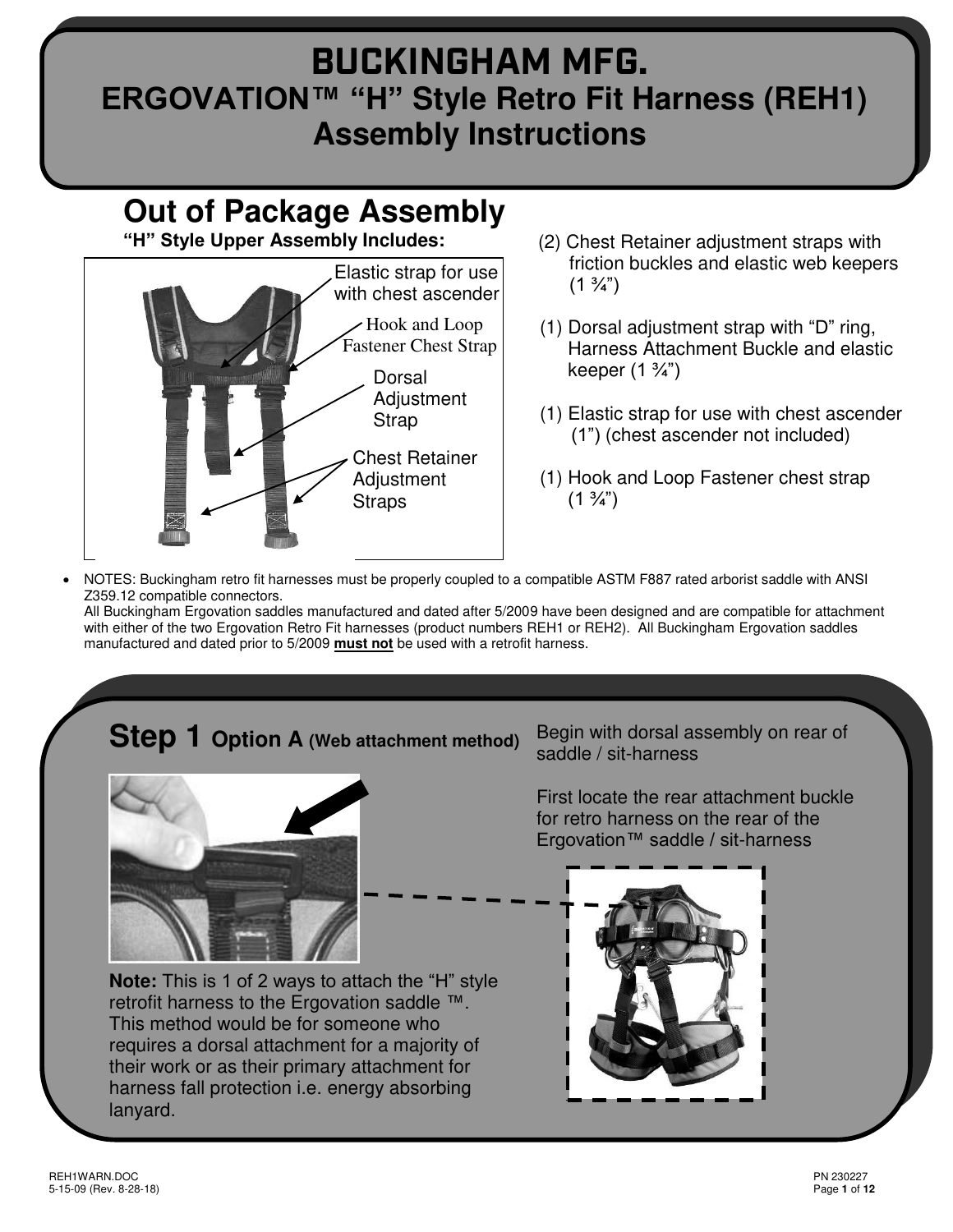## **Step 2 Option (A)**



Slide webbing of dorsal adjustment strap of "H" style upper assembly, through the Retro Harness Attachment Buckle on rear of Ergovation<sup>™</sup> saddle / sitharness, as shown above.



**Note:**  Once webbing is slid through the Retro Harness Attachment Buckle, slide webbing up through elastic webbing keeper to keep webbing tidy, as shown above.

# **Step 3 Option (A)**



First thread the webbing through the left side slot from the underside of the Retro Harness Attachment Buckle.

Notice the sliding bar of the friction buckle is slid to the right to allow easy threading.



Next thread webbing over the slide bar and down through the right side slot of the Retro Harness Attachment Buckle, as pictured above.

**Warning:** Make sure Retro Harness Attachment Buckle is threaded properly as this is a critical attachment (load bearing connection) !!

Ensure webbing will not slip through buckle prior to proceeding.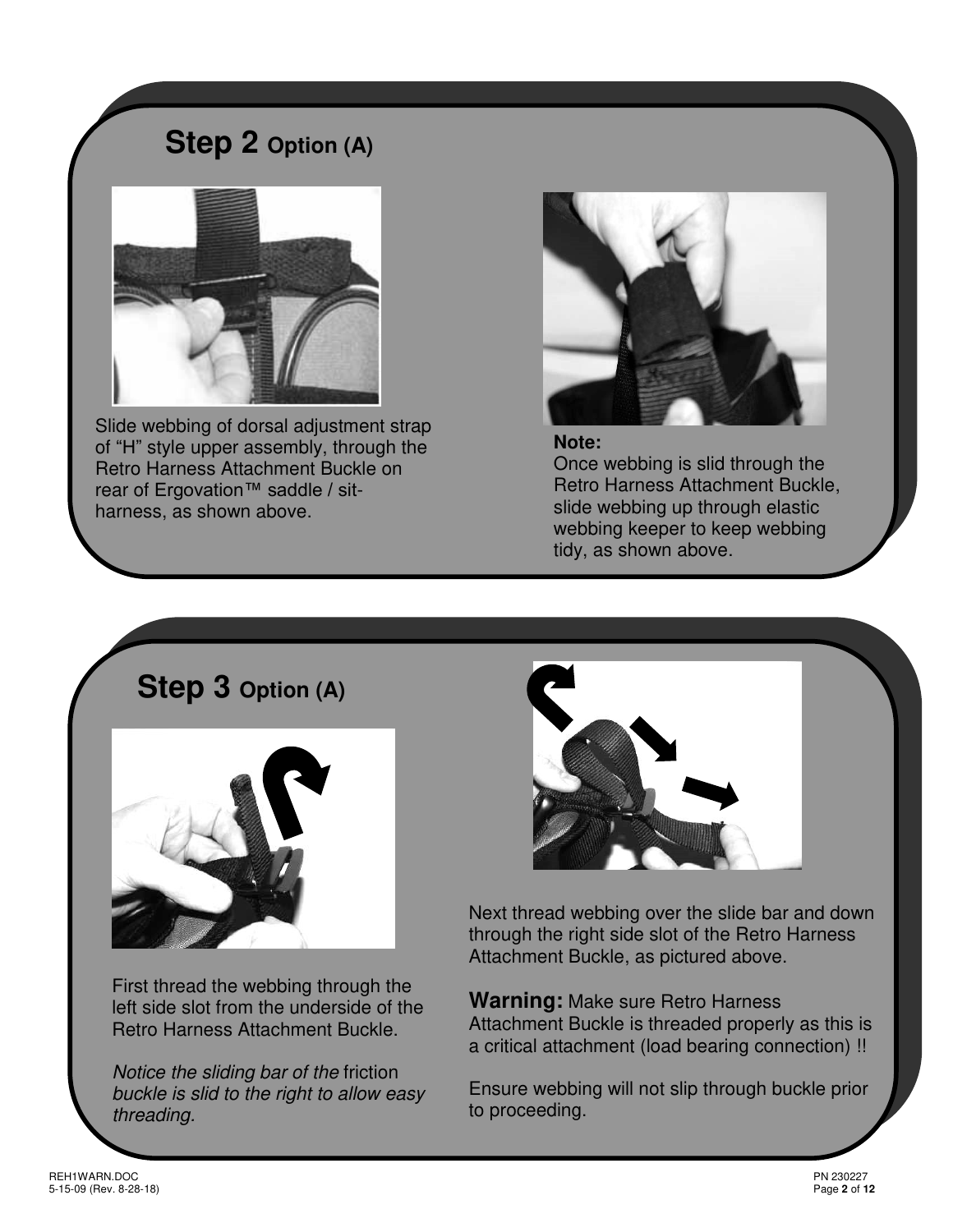# **Option B (Carabiner attachment method)**

[C417carabiner included pn 223608]



**Note:**  $2^{ND}$  connection method - for an individual who will periodically remove the "H" style retro upper harness.



To attach Retro Harness to the Ergovation™ saddle using a carabiner, insert the carabiner through the red web loop of the saddle tailpiece instead of threading web through the Retro Harness Attachment Buckle. Use only an approved (ANSI or OSHA rated) carabiner appropriate for the discipline for which the climber must comply. The carabiner must connect to the rear red web loop of the Ergovation™ saddle tailpiece as shown left. Buckingham requires using a triple action locking carabiner with a 3600 lb. rated gate for this connection (supplied).

**Warning:** Make sure carabiner is properly oriented on dorsal attachment of saddle and harness!!

**Dorsal "D" ring must be placed between shoulder blades for proper fit on either setup. To adjust, simply pull down on strap exiting Retro Harness Attachment Buckle.** 



Begin assembly of the chest retainer adjustment straps on "H" style upper retro harness. **Step 4** 

Begin by locating the slots between the saddle back pad and the assembled "D" piece near the work positioning "D" rings of the saddle / sit-harness.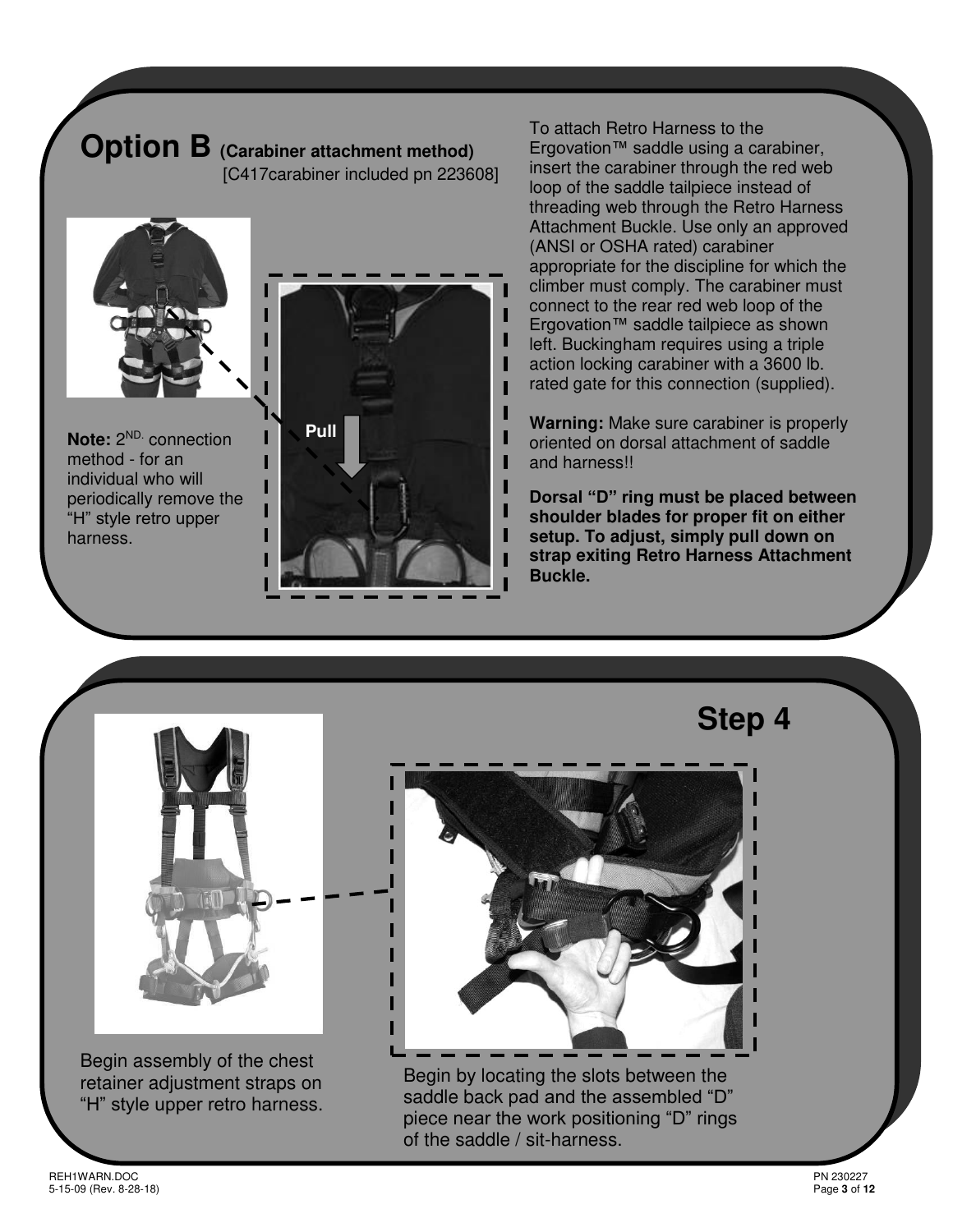# **Step 5**



Next slide free end (black webbing) of chest retainer adjustment strap DOWN from the top of the saddle back pad through the slot made between the assembled "D" piece and back pad, until the red loop contacts the "D" piece assembly.



Now pass the free end of chest retainer adjustment strap around the assembled "D" piece and up and through the red loop until it forms a girth hitch.

**Step 6** 



Once the girth hitch is formed as pictured above you can then insert the webbing keepers on to the chest retainer adjustment strap



Next place the elastic web keepers on the chest retainer adjustment strap.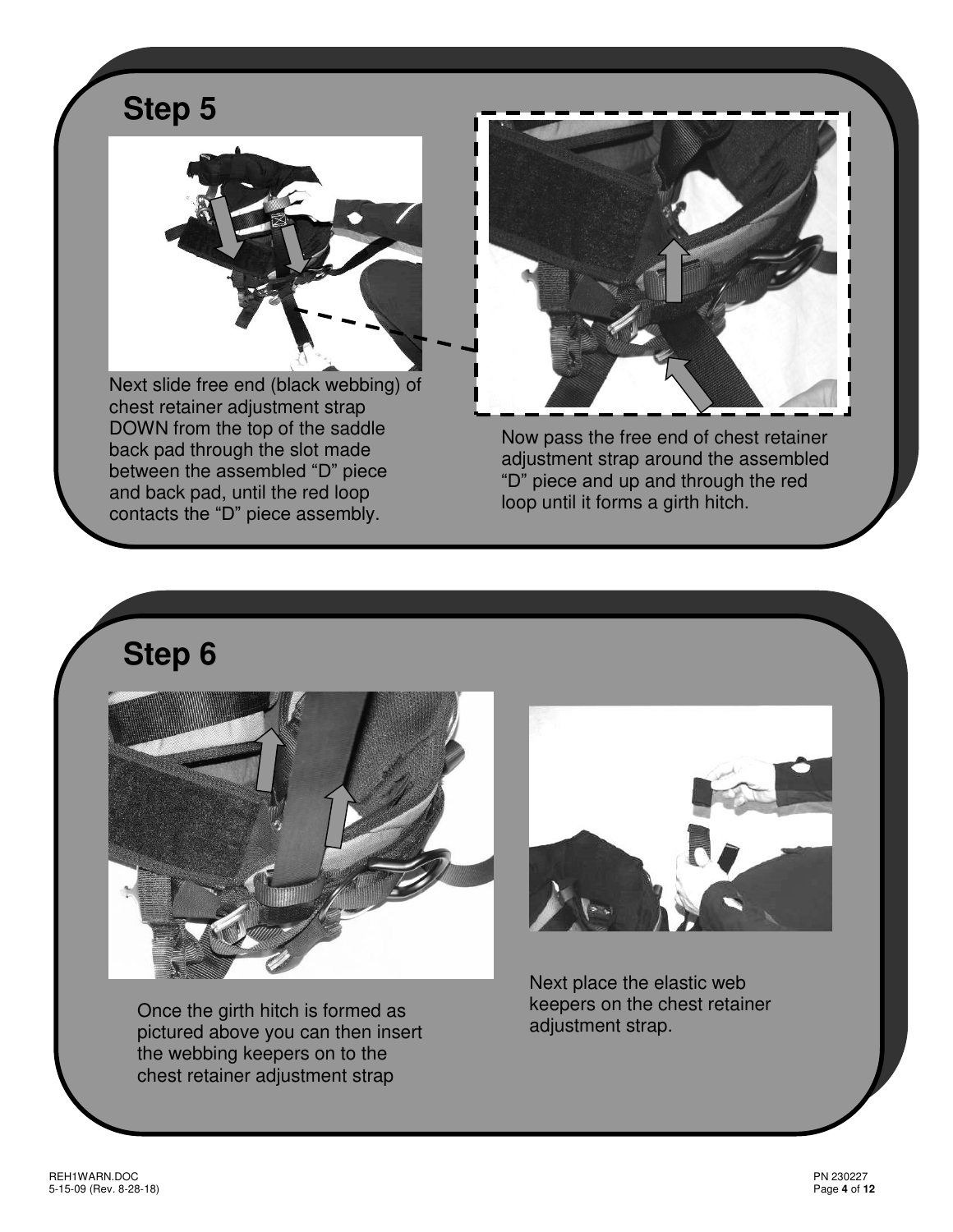

**Step 8** 



First thread the free end of the webbing from the backside of the friction buckle out and through the upper slot of the buckle.

Notice the bar of the friction buckle is slid down to allow easy threading.



Next slide webbing down through the friction buckle, as pictured above. Repeat for opposite side chest retainer adjustment strap. **Warning:** Make sure buckle is threaded properly as this is a critical attachment (load bearing connection)!!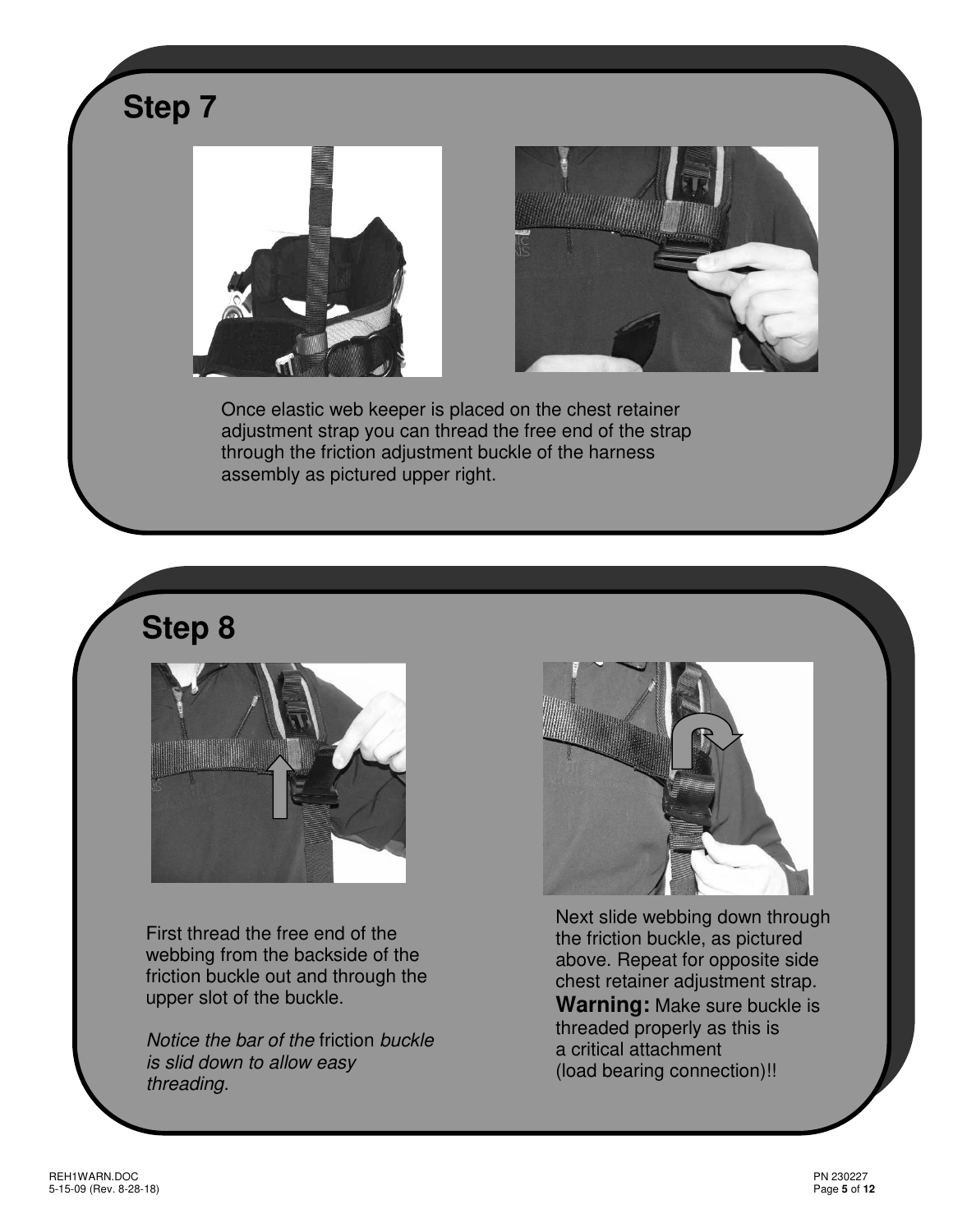

# **Step 10**





Once the chest strap is properly adjusted, the excess webbing can then be tucked through the elastic webbing keepers as pictured above.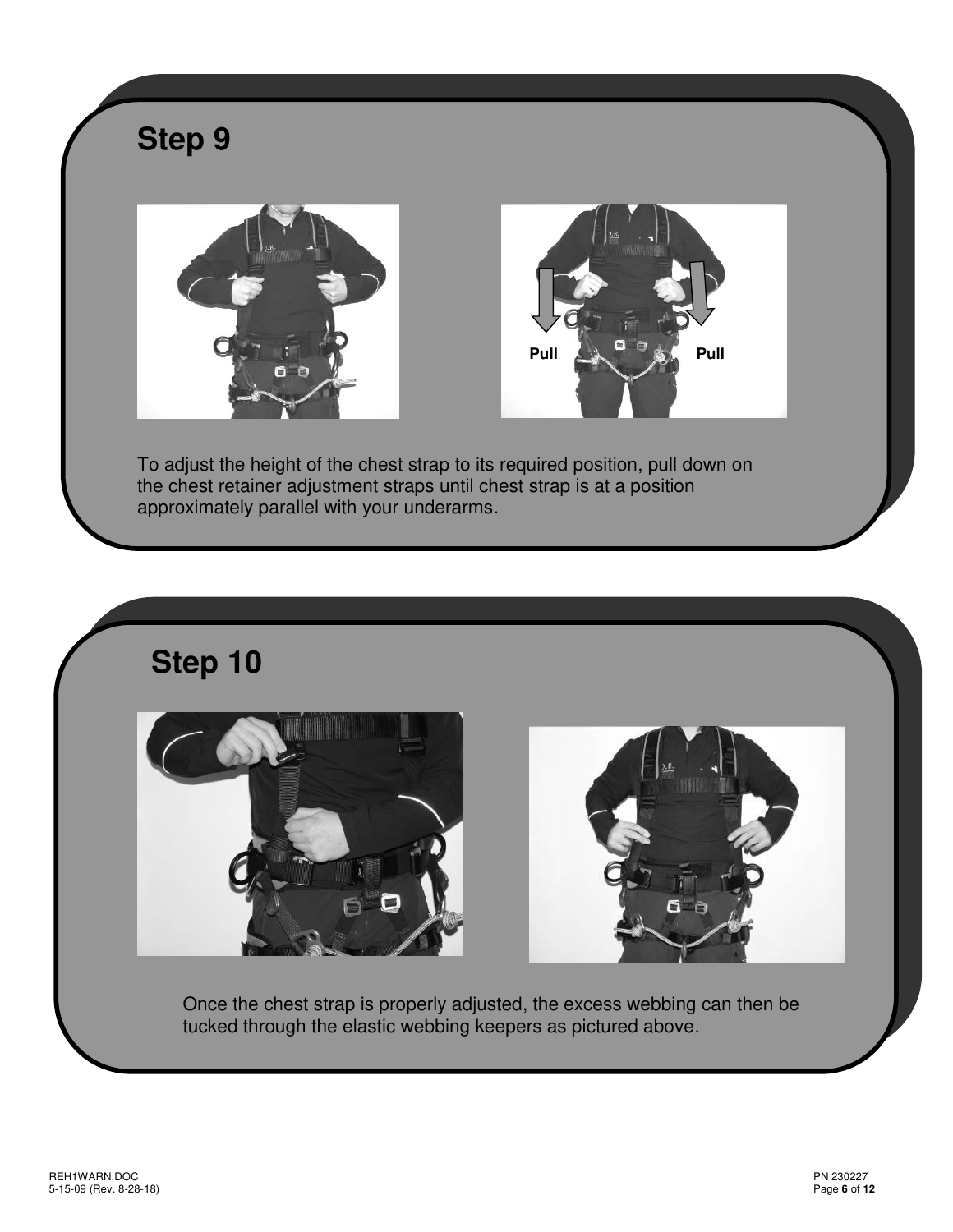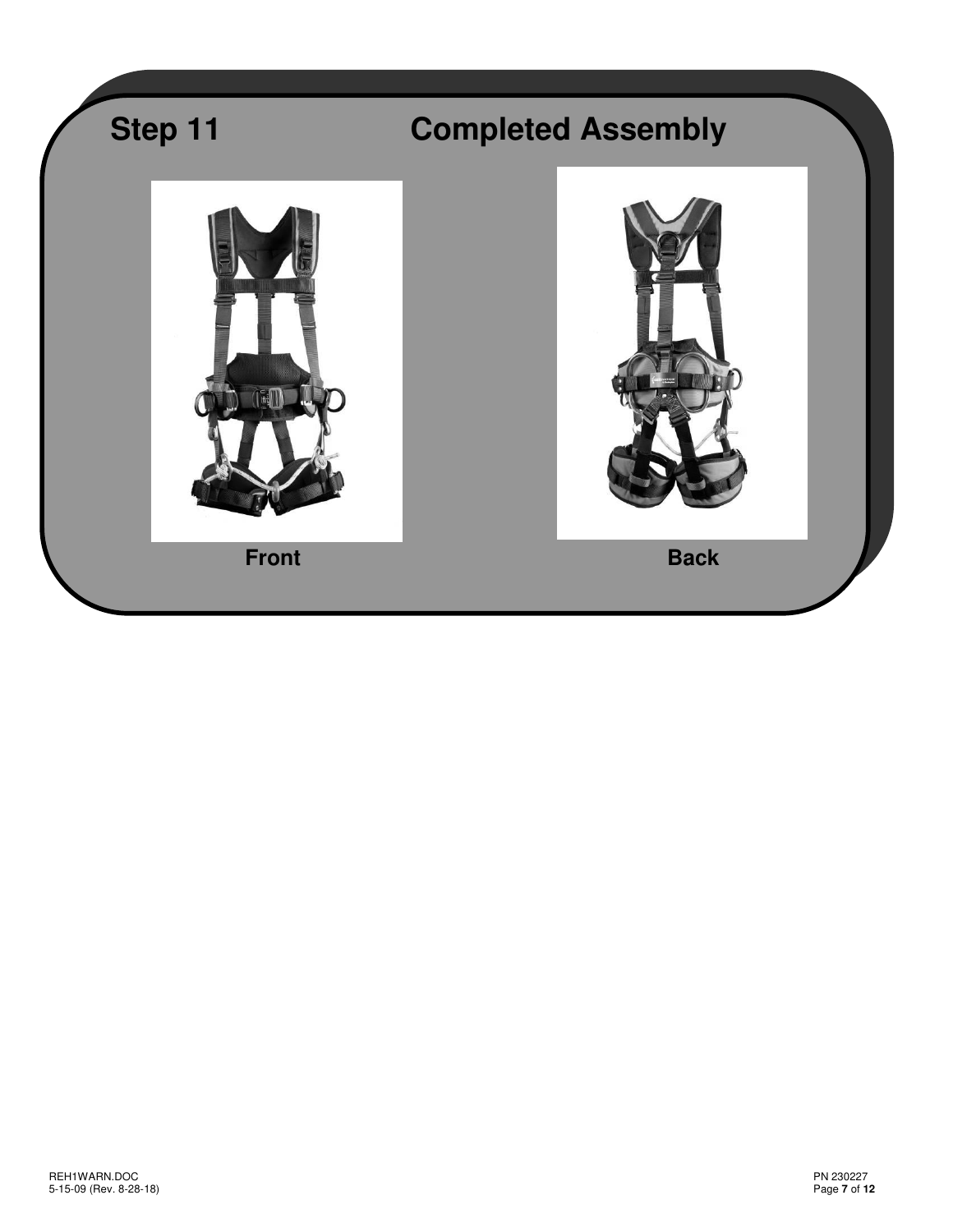#### **INSTALLATION INSTRUCTIONS FOR HOOK AND LOOP FASTENER CHEST STRAP**

#### STEP 1

 Slide the free end of the chest strap beneath the right shoulder strap. See figure 1.



#### STEP 2

Wrap the chest strap around the right shoulder strap and continue across the front of the left shoulder strap. Ensure that the hook and loop are securely attached. See figure 2.



#### STEP 3

Continue to wrap until the minimum wrap label is at least 2" behind the left shoulder strap. See figure 3.



**CAUTION** strap **MUST** be wrapped a minimum of 2 inches around the back of the shoulder strap.

```
figure 3
```
### **HOOK AND LOOP FASTENER CHEST STRAP CLOSURE INFORMATION**

- Pressing the fastener together will increase the fastener's resistance to unintentional separation (opening). Vibration over time will produce the same effect.
- Most oils do not significantly affect closure performance
- Cold improves the rated closure strength, however, it may reduce cycle life.
- Melting temperature:  $400^{\circ}$  F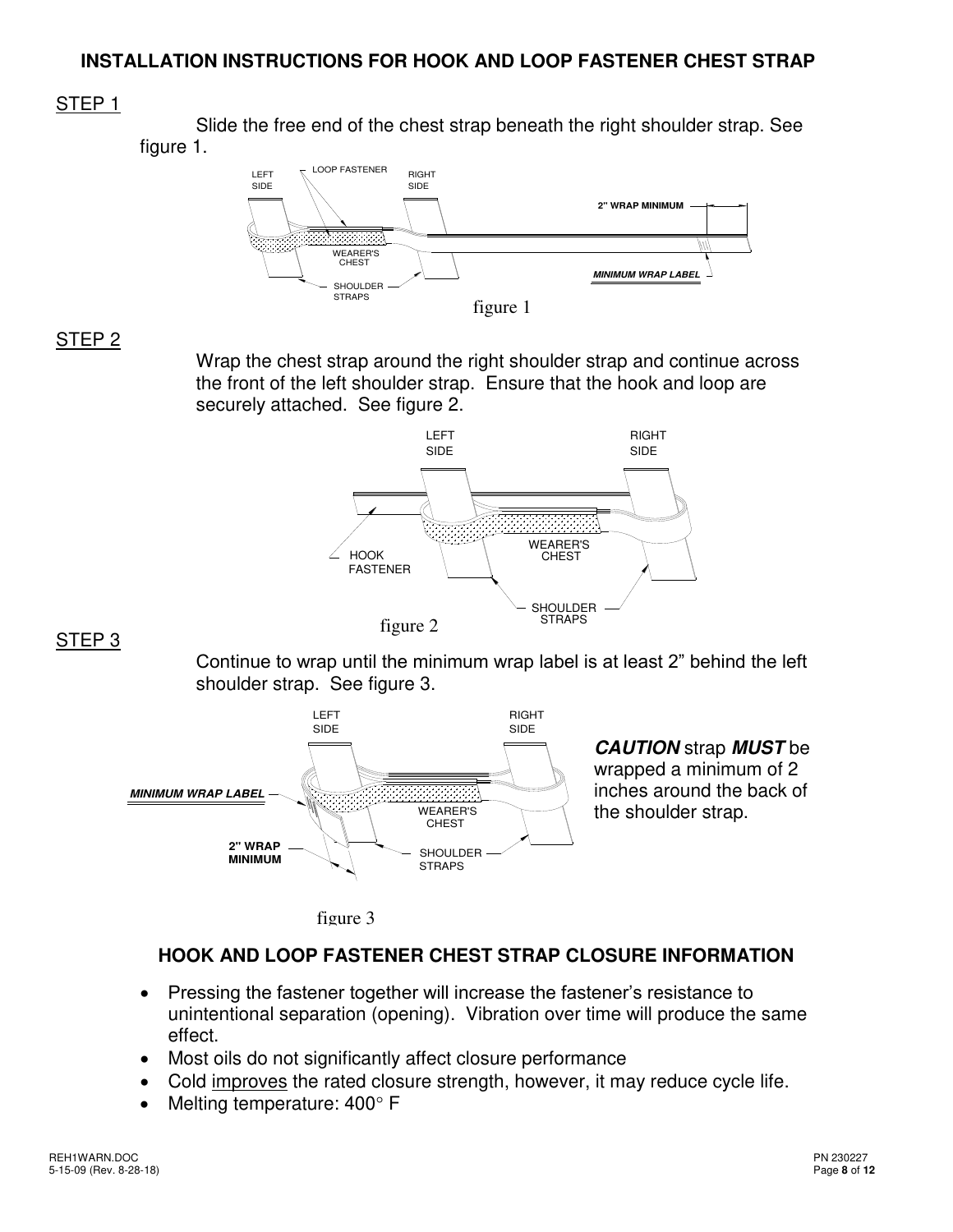### *REH1- H Style Retro Harness Instructions / Warnings*

 Manufacturer's instructions shall be provided to the user of this product. If additional copy is needed, contact Buckingham Mfg. Co. Read carefully, understand and heed these and all instructions, warnings and cautions before using this equipment. Failure to do so could result in your serious injury or death. Employer – instruct employee as to the proper use, warnings and cautions before use of this equipment.

 Buckingham retro harnesses used with arborist saddles are intended as personal protection equipment for use by properly trained professionals only. Each piece of equipment is important in its function and design and in its relationship to all other components. Energy absorbing lanyards should be considered as a part of a personal fall arrest system used in conjunction with a harness. The energy absorber (pack end) must always be attached to the fall arrest attachment device included on the users equipment. Cover of energy absorber should not be removed and will not have any



effect on the shock absorbing feature. Harnesses must be worn so the fall arrest attachment is centered in back near shoulder blade level. It is recommended that:

- A connecting device and fall arrest attachment manufactured with a web loop be attached with a hitch (See detail), or carabiner.
- If using a locking snap hook to a web loop fall arrest attachment the web loop must be protected by an integral wear piece to enhance visual inspection.
- All Web loop fall arrest attachments must be inspected before each use. The inspection should include, but not be limited to, inspecting for: webbing cuts, kinks, abrasions, burns, excessive swelling, excessive wear, discoloration, charring, broken fibers, loose stitching and chemical or physical exposures.

 Note: The use of a locking snaphook to a web loop fall arrest attachment without an integral wear piece is acceptable in emergency situations (i.e. rescue, evacuation, etc.) Attachment of a locking snap hook to a web loop fall arrest attachment with no wear piece can cause premature wear of the webbing and stitching. This degradation can cause the web loop layers to separate and be incapable of supporting your weight. Therefore the web loop fall arrest attachment must be inspected before use. Additionally, connections used to attach to the fall arrest attachment must have a minimum gate rating of 3600 lbf. and meet ANSI Z359.12 requirements.

OSHA requires that impact force in a fall not exceed an 1800 lbf. limit with a harness. Proper use of a harness with an energy absorbing lanyard will allow compliance with these limits when properly assembled.

Selection of products should be such that they aid the worker in the performance of his job and particular work situation. Be certain this equipment is suitable for the intended use and work environment. It should only be used as personal protection equipment If suitability for intended use is questionable, always consult your Supervisor, Safety Director or contact Buckingham Mfg. at (607) 773-2400 or 1-800-937-2825.

 No fall protection system can guarantee that you will not sustain injuries should a fall occur. Therefore, lanyards should be kept as short as possible to minimize free fall distance. OSHA specifies that maximum length of lanyard shall provide for a fall of no greater than six (6) feet. In addition other factors such as harness stretch not to exceed 18", D-ring / connector length, settling of the user's body, lanyard length, including energy absorber extension and all other contributing elements should be such that the user can not fall a distance that will allow contact with any lower level. The lanyard attachment point on the user should be in the middle of the back near shoulder blade level. Do not lengthen a lanyard by tying or knotting to another lanyard or connecting a snap to a snap. Lanyards should not be shortened by knotting rope or webbing as this can reduce the strength by 50% or more. NOTE: The hitch detailed above is not considered a knot.

 Do not alter your harness or any safety product in any way. If your harness does not fit properly, replace it with one of the correct size. Wear your harness snug but not tight.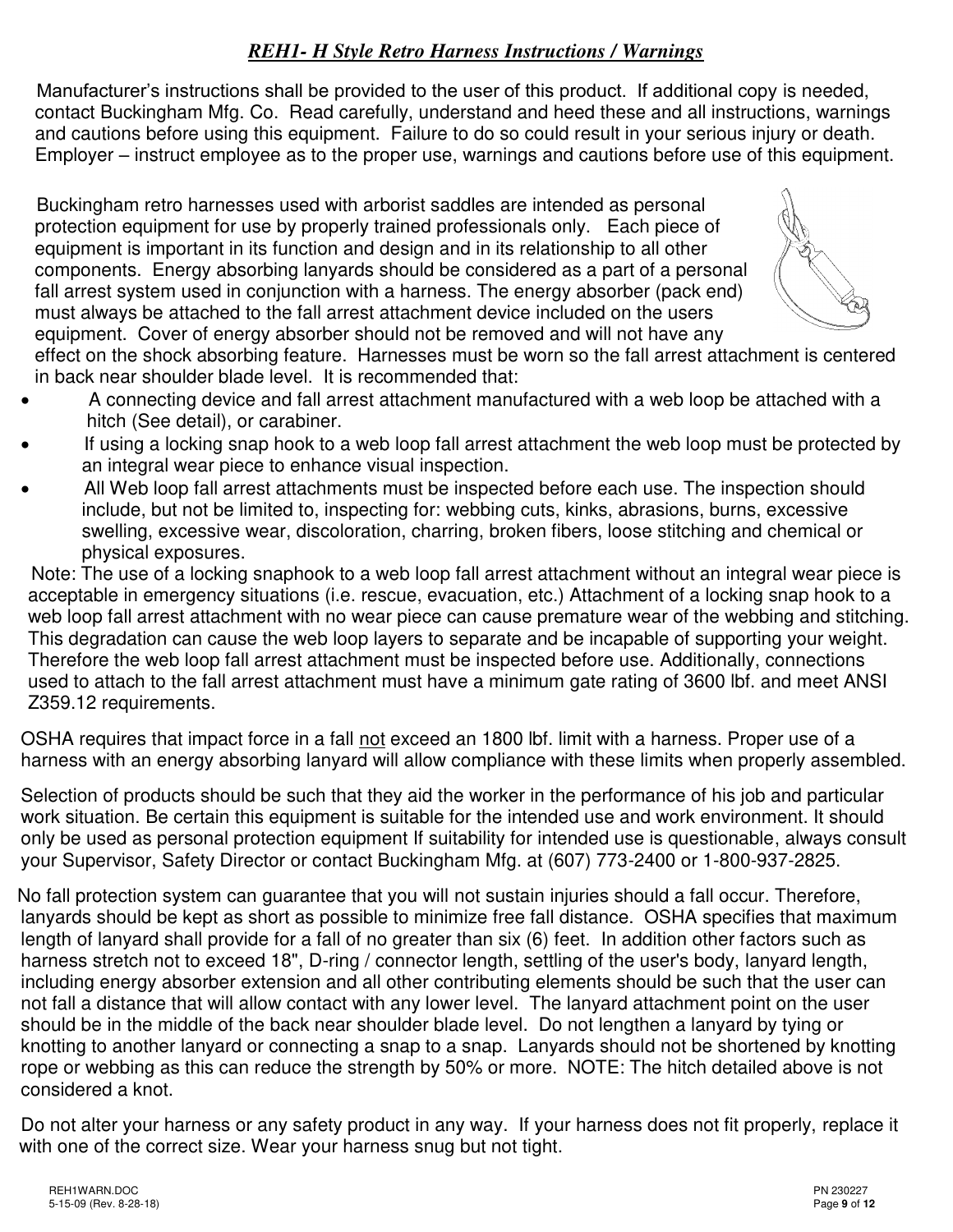Unless the snap hook is a locking type with minimum gate rating of 3600 lbf., meets ANSI Z359.12 requirements, and designed for the following connections, snap hooks shall not be engaged:

- directly to webbing, rope or wire rope
- to each other they are not intended to be used that way and could twist apart
- to a D-ring to which another snap hook or other connector is attached.



Incompatibly Incompatibly Dimensioned Shaped

- to a horizontal lifeline
- to any object which is incompatibly shaped or dimensioned in relation to the snap hook such that the connected object could depress the snap hook keeper a sufficient amount to cause it to release. (See Illustration)

Thorough employee training in the selection and proper use of personal protection equipment is imperative.

## **CAUTION**

- Product number REH1 is designed to be used by a person with a maximum weight of 310 lbs. when fully equipped and used with compatibly rated Arborist saddle.
- Fall protection equipment, (i.e. fall arrest, work positioning belts, retrieval, suspension etc.) should not be resold or provided to others for re-use after use by original user as assurance cannot be granted that a used product meets criteria of applicable standards and is safe for use to a subsequent user.
- Only Buckingham Mfg. Co. or those people authorized in writing by Buckingham Mfg. Co. may make repairs to this equipment.
- Equipment subjected to impact loading must be immediately removed from service, destroyed and discarded.
- In the event of a fall, the employer must have a rescue plan and the means to implement it.
- Attach only locking connecting devices meeting standards / regulations for intended use for fall arrest, positioning and suspension to rear fall arrest D-ring on harness and fall arrest anchor point, saddle / belt D-rings and attachment points.
- Only positioning connecting devices should be attached to side D-rings, as side D-rings are not intended for fall arrest.
- Do not connect any tools, accessory loops / snaps, etc. to the positioning D-rings. D-rings are for attachment of connecting device locking snap hooks only.
- For units with Work Position Web Loop(s): Buckingham recommends attachment only to carabiner. Buckingham Mfg. **does not** recommend attachment of a metal connector, other than a carabiner, to a web loop fall arrest attachment unless the web loop is protected by an integral wear piece, the connector meets the requirements of ANSI Z359.12 (3600 lbf. rated gate), the snap hook lock mechanism cannot inadvertently be depressed, and the web loop fall arrest attachment point is inspected prior to each use. Attachment of a metal connector, such as a locking snap hook, to a web loop fall arrest attachment with no wear piece can cause premature wear of the webbing and stitching. This degradation can cause the web loop layers to separate and be incapable of supporting your weight.
- If connecting to a personal fall arrest system by attaching directly through the web loop of an energy absorber carefully inspect the inside of the web loop for cuts, abrasions, broken strands, or excessive wear.
- Fall arrest anchor points must support a minimum of 5000 lbf. per attached worker and be independent of worker support.
- For fall arrest, always keep anchor point above rear fall arrest attachment. If climbing above anchor point, attach to a new anchor point higher up. When anchor point to allow for connection above the fall arrest attachment device is not available, lanyard positioning must be such that free fall will be limited to a maximum of 6 feet and there will be no contact with a lower level.
- Never use an energy absorbing lanyard for positioning. Unit can open and extend which could result in a fall.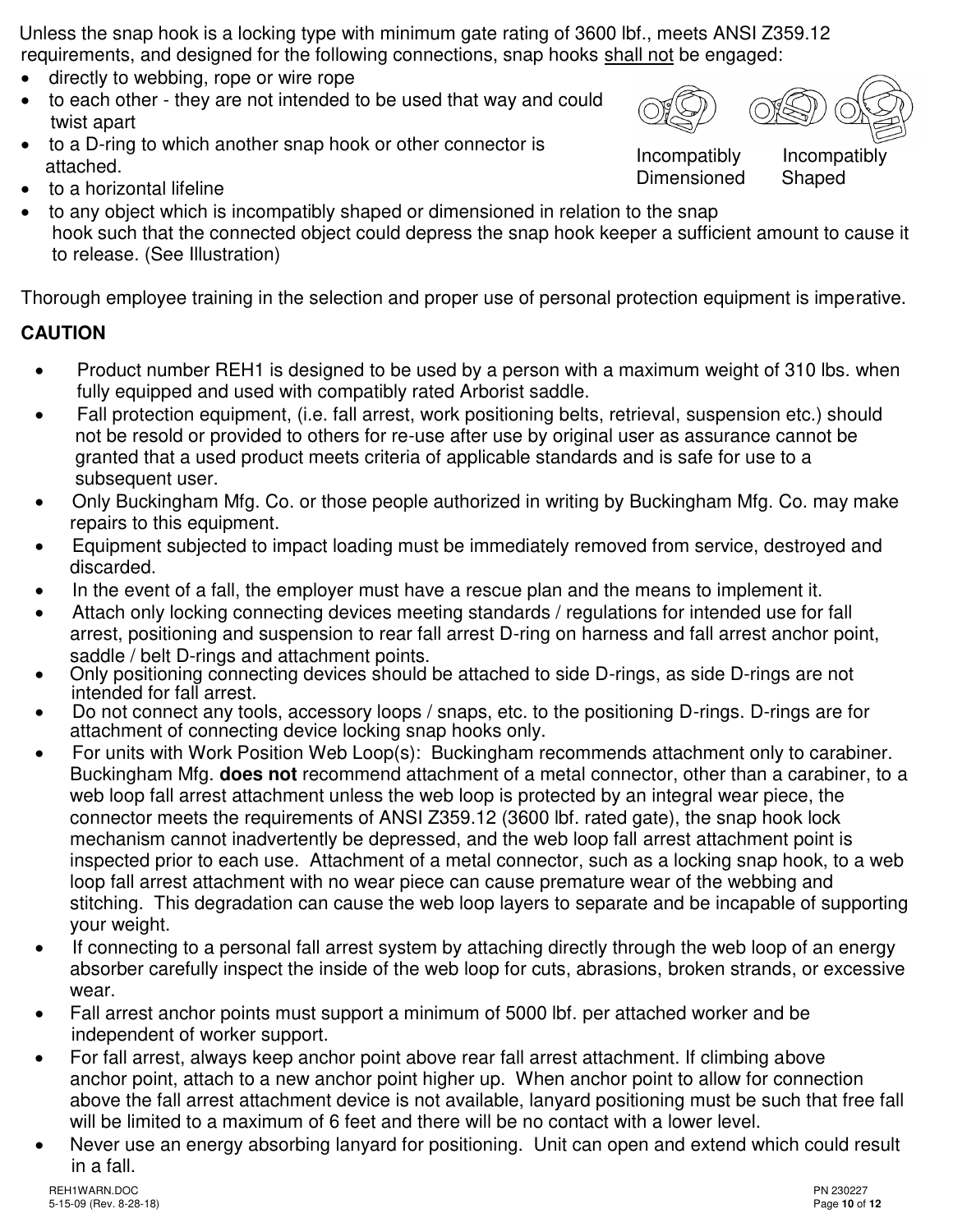- Always attach the energy absorbing lanyard to the rear fall arrest attachment device included on the users equipment.
- Always visually check that: 1) each snap hook / carabiner freely engages D-ring or anchor point, 2) keeper / gate is completely closed with each use. **Never** rely solely on the feel or sound of a snap hook / carabiner engaging.
- Make sure each snap hook / carabiner is positioned so that its keeper / gate is **never** load bearing.
- Never use combinations of components or sub systems, or both, which may affect or interfere with the safe function of each other.
- Ensure there is no pressure on the snap hook locking mechanism sufficient to depress it as this will, due to its length, render it incompatible with currently designed rings and make it very susceptible to rollout.
- Never disable locking keeper / gate on snap hook / carabiner, punch holes in or alter a connecting device in any way.
- Avoid contact of this equipment with sharp edges, abrasive surfaces, high temperature surfaces, welding, or other heat sources, electrical hazards or moving machinery. When not in use, store to prevent exposure to the elements as well as over exposure to sunlight (U.V. degradation).
- Avoid contact of this equipment with chemicals that may damage the material. If in doubt, contact Buckingham Mfg. Co.
- This equipment is for personal use only, not towing or hoisting.
- **Never** work without independent fall arrest protection if there is danger of a fall.
- Always visually check that all buckles and snap hooks or carabiners are properly closed before use.
- Product covered under these instructions / warnings should not be resold / redistributed or re-used after use by original user.

#### **INSPECTION**

Inspection should occur prior to each use of the harness by the user and at a minimum of once a year by a competent person. Carefully inspect the harness for indications of wear, deterioration or impact loading. The inspection should include, but not be limited to, inspecting for:

- product with all leather strength components. If found, immediately cease use, discard and replace as product does not meet existing standards.
- webbing cuts, kinks, abrasions, burns, excessive swelling, excessive wear, discoloration, cracks, charring, broken fibers, loose stitching, chemical or physical exposures and buckle holes in strap are not damaged.
- loose, bent or pulled rivets, bent grommets, and broken, cut or burned threads.
- nicks, cracks, distortion, excessive wear or corrosion of hardware (buckle, "D"-ring, etc.).
- check hook and loop fastener chest strap closure by adhering the hook and loop fastener securely together. When removing the hook from the loop, if there is little or no resistance, cease use and replace immediately. Hook and loop fastener will require a notable force to separate.
- **NOTES**: If any evidence of wear, deterioration or impact loading as outlined is observed, immediately cease use, destroy the product and replace it with new equipment. Should any unusual conditions not outlined above be observed, or you have reasonable doubt about a particular condition, remove the equipment from service and notify your Supervisor, Safety Director or contact Buckingham Mfg. for clarification. Failure to carefully and completely inspect your equipment could result in serious injury or death.

### **Maintenance**

- Proper maintenance and storage of your equipment will prolong its useful life and contribute toward its performance.
- Nylon and polyester webbing should be cleaned with water and mild soap (a dish washing soap that removes grease (i.e. Dawn)) and be allowed to dry thoroughly without using excessive heat.